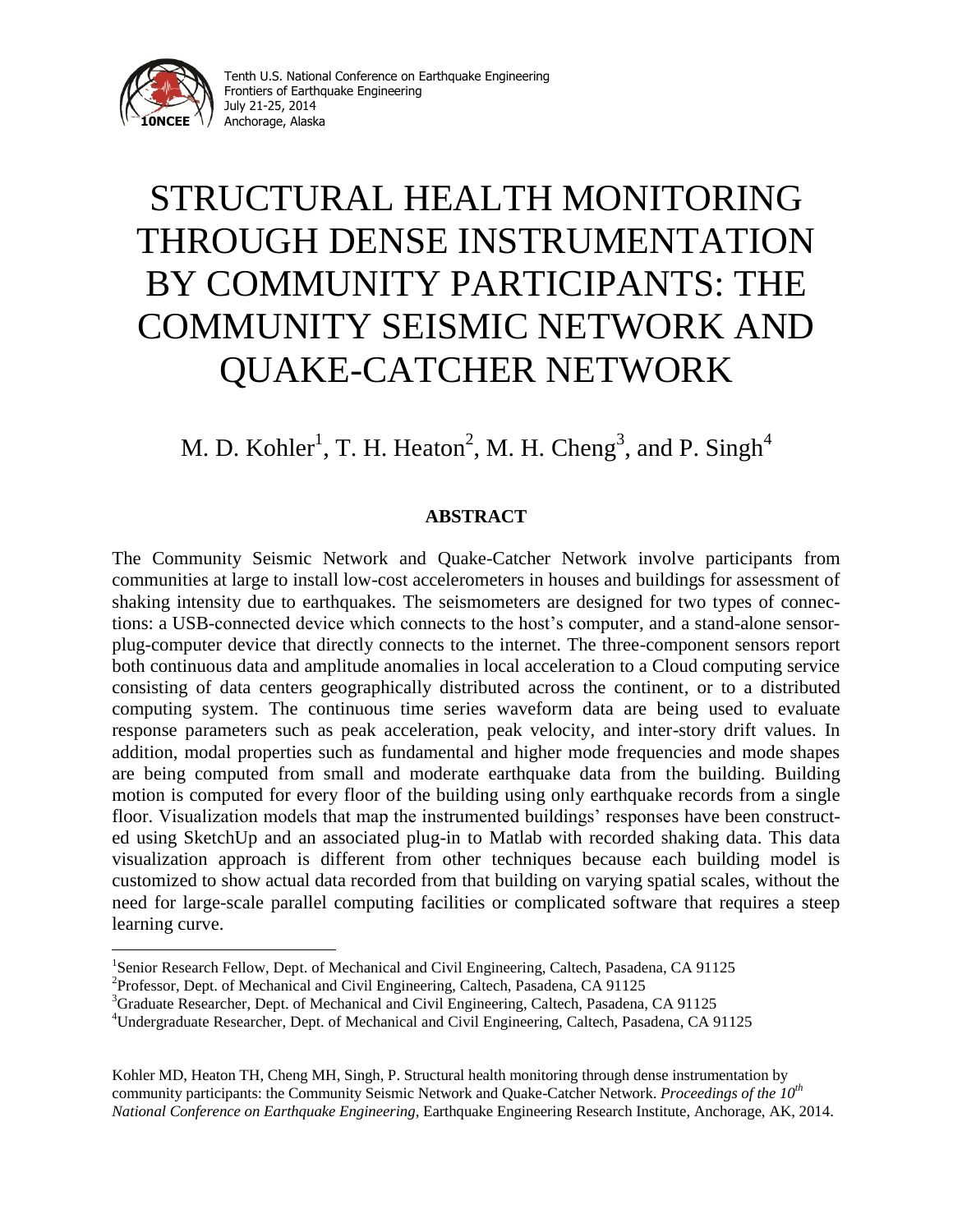

i<br>L

Tenth U.S. National Conference on Earthquake Engineering Frontiers of Earthquake Engineering July 21-25, 2014 Anchorage, Alaska

# Structural Health Monitoring Through Dense Instrumentation by Community Participants: the Community Seismic Network and Quake-Catcher Network

M. D. Kohler<sup>1</sup>, T. H. Heaton<sup>2</sup>, M. H. Cheng<sup>3</sup>, and P. Singh<sup>4</sup>

## **ABSTRACT**

The Community Seismic Network and Quake-Catcher Network involve participants from communities at large to install low-cost accelerometers in houses and buildings for assessment of shaking intensity due to earthquakes. The seismometers are designed for two types of connections: a USB-connected device which connects to the host's computer, and a stand-alone sensor-plugcomputer device that directly connects to the internet. The three-component sensors report both continuous data and amplitude anomalies in local acceleration to a Cloud computing service consisting of data centers geographically distributed across the continent, or to a distributed computing system. The continuous time series waveform data are being used to evaluate response parameters such as peak acceleration, peak velocity, and inter-story drift values. In addition, modal properties such as fundamental and higher mode frequencies and mode shapes are being computed from small and moderate earthquake data from the building. Building motion is computed for every floor of the building using only earthquake records from a single floor. Visualization models that map the instrumented buildings' responses have been constructed using SketchUp and an associated plug-in to Matlab with recorded shaking data. This data visualization approach is different from other techniques because each building model is customized to show actual data recorded from that building on varying spatial scales, without the need for large-scale parallel computing facilities or complicated software that requires a steep learning curve.

### **Introduction**

The Community Seismic Network (CSN) and Quake-Catcher Network (QCN) are dense networks of low-cost accelerometers that are deployed by community volunteers to record earthquake data in California [1-3]. CSN and QCN have as their objective the generation of highspatial-resolution acceleration data that can aid in emergency response. CSN is an earthquake monitoring system based in the Los Angeles and Pasadena, California area whose primary goal is to create block-by-block earthquake intensity maps that can be used by emergency responders in the event of an earthquake to pinpoint areas that require immediate attention. Temporary

<sup>&</sup>lt;sup>1</sup> Senior Research Fellow, Department of Mechanical and Civil Engineering, Caltech, Pasadena, CA 91125

<sup>&</sup>lt;sup>2</sup> Professor, Department of Mechanical and Civil Engineering, Caltech, Pasadena, CA 91125

<sup>&</sup>lt;sup>3</sup>Graduate Researcher, Department of Mechanical and Civil Engineering, Caltech, Pasadena, CA 91125

<sup>4</sup> Undergraduate Researcher, Department of Mechanical and Civil Engineering, Caltech, Pasadena, CA 91125

Kohler MD, Heaton TH, Cheng MH, Singh, P. Structural health monitoring through dense instrumentation by community participants: the Community Seismic Network and Quake-Catcher Network. *Proceedings of the 10th National Conference on Earthquake Engineering*, Earthquake Engineering Research Institute, Anchorage, AK, 2014.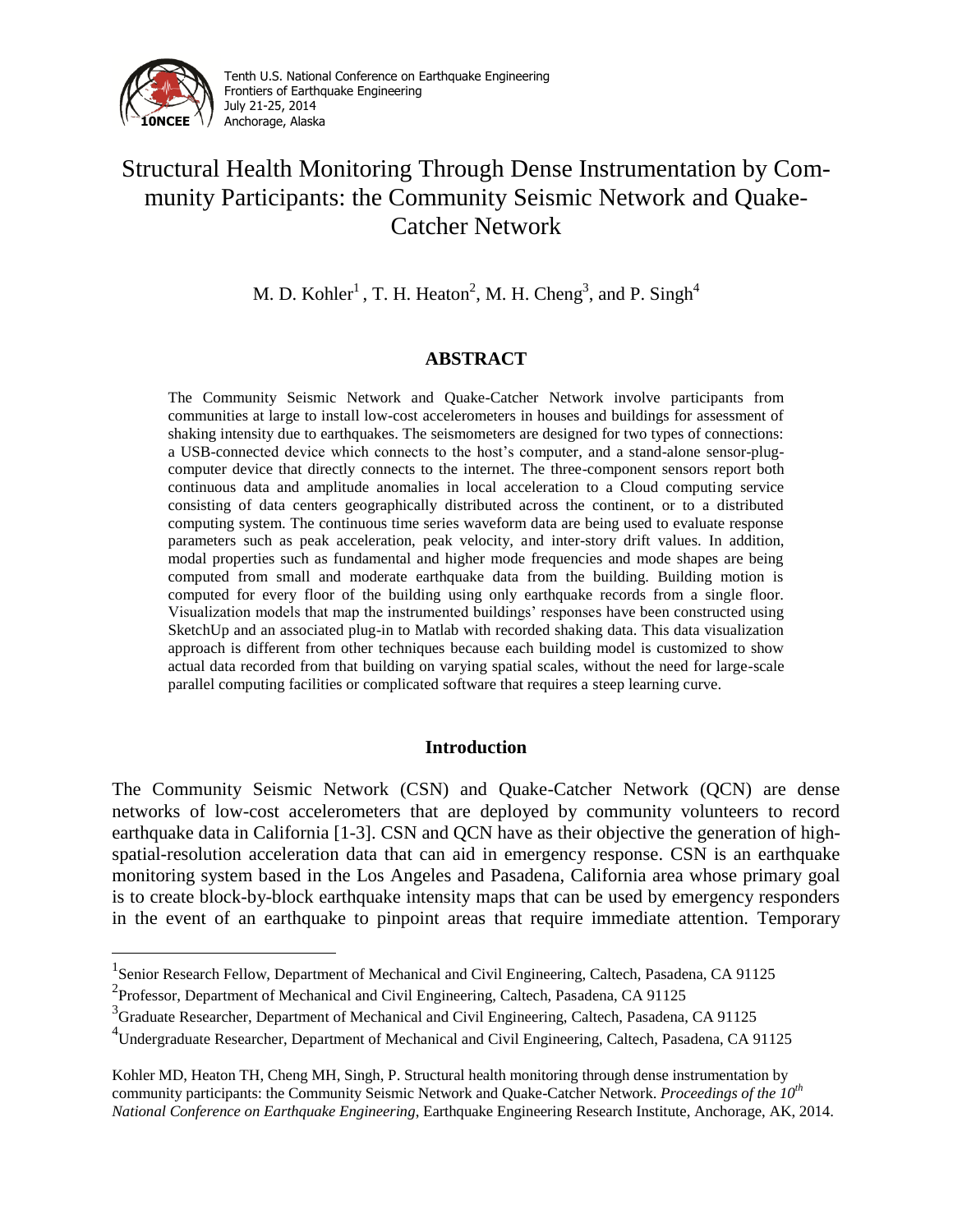international deployments of QCN accelerometers are conducted to record aftershock data in countries including New Zealand [2, 4], Chile, and Haiti. CSN and QCN rely upon a dense array of low-cost acceleration sensors to acquire data on shaking in buildings and on the ground. The accelerometers are installed in public spaces associated with civic services such as libraries and utility buildings, university and secondary school campuses, and business offices in high-rise buildings. Both CSN and QCN sensors can be connected to volunteers' computers via a standard USB connection. In addition, a stand-alone package has been developed that includes a sensor, digitizer, plug-computer, and in some cases additional battery for backup power. Both the USBconnected and stand-alone packages require power and an internet connection using either Ethernet or wifi.

Each sensor's host computer or dedicated processor runs a client application that reads in the continuous acceleration time series and executes an event-detection algorithm on the time series. This is to automatically detect earthquake or other shaking events that cause a vibration response in the buildings or ground. In the case of CSN, the data are sent to a Cloud service where the data are fused, and the event-detection is executed on the entire dataset in order to decide whether alert information should be issued [3]. The QCN sensors in buildings are connected to netbooks with continuous data streaming in real-time via the Berkeley Open Infrastructure for Network Computing (BOINC) software program to a server at Stanford University [1].

Nine buildings have been instrumented by CSN and QCN, with the long-term goal of being able to show building response in real time. To demonstrate how that goal might be achieved for multiple buildings for which only minimal structural information is known, simple approximate linear-elastic building models have been developed for the CSN-instrumented Millikan Library building on the Caltech campus in Pasadena, California and the QCNinstrumented Factor building on the UCLA campus in west Los Angeles, California. In each case, the building is represented as an elastic continuum of the appropriate elastic properties (Young's modulus, shear modulus, and average density) following the development in [5]. We apply the prismatic Timoshenko beam model with soil-structure interaction to approximate the dynamic linear elastic behavior of the 9-story concrete shear wall Millikan Library building, instrumented with 13 CSN accelerometers. The 15-story steel moment-frame Factor building can be well-approximated by a simple shear beam verified by examination of earthquake records from the building.

To aid in assessing and mitigating damage and loss, we developed software packages and scripts that produce 3D and 4D visualizations of building response during an earthquake using the observed earthquake waveform data. The acceleration data were recorded in buildings instrumented with multiple CSN and QCN accelerometers, and integrated into the visualization models. The models reveal details about a building's response that are not otherwise visible in waveform time series, spectral data, or other computed products. The visualizations are part of community-wide emergency response products being developed by CSN and QCN, and could help with procedures that target emergency response locations and to minimize response time. These visualizations are available to the public on the CSN website (csn.caltech.edu). The software scripts are also publicly available via csn.caltech.edu and can be customized for nearly any other structure.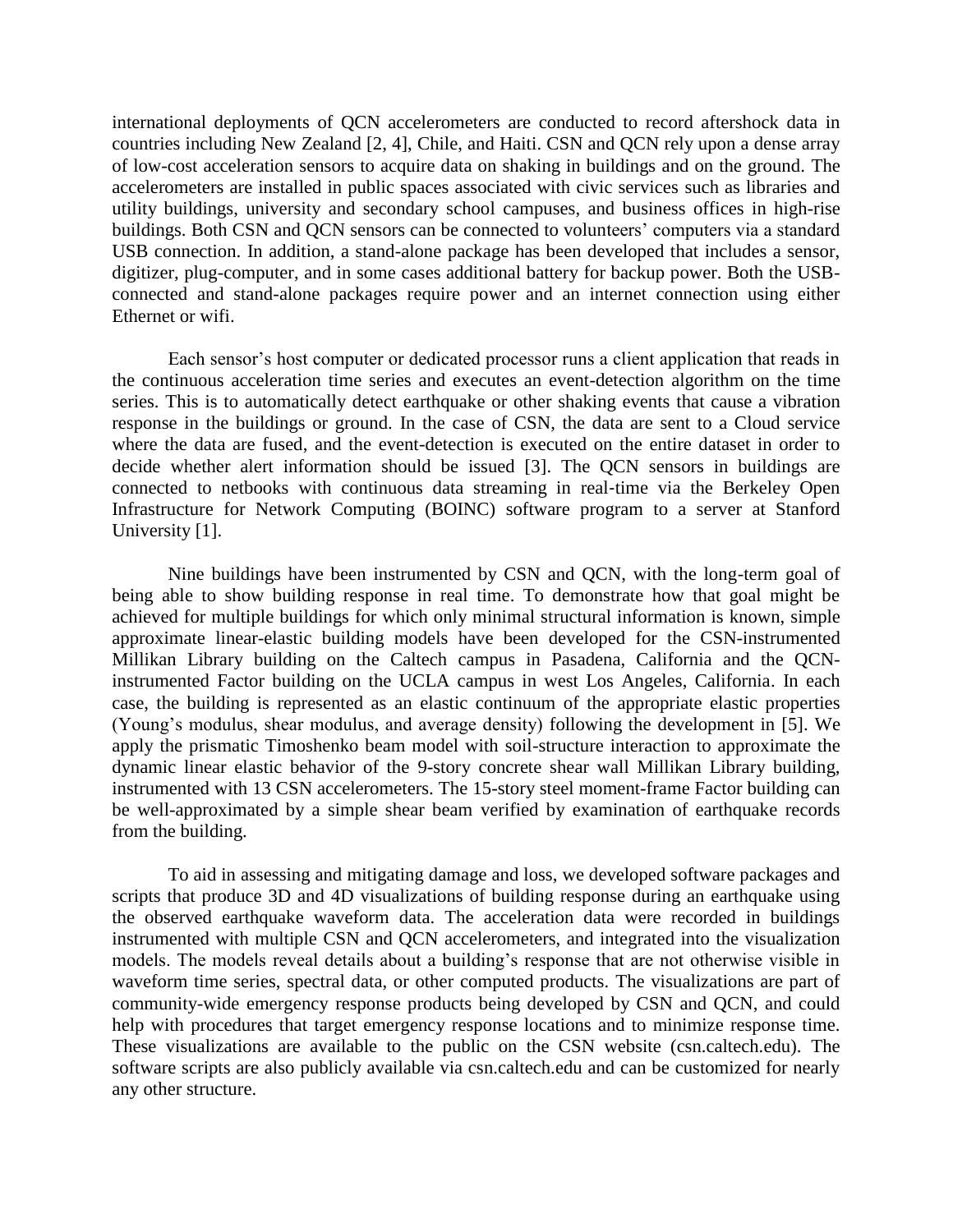#### **Timoshenko/shear beam building models**

On August 8, 2012, an  $M<sub>L</sub>=4.5$  earthquake occurred near Yorba Linda in southern California. The CSN detected and recorded this earthquake on its sensors throughout Los Angeles. The earthquake was recorded by the 9-story Millikan Library building on the basement,  $1^{st}$ ,  $2^{nd}$ ,  $3^{rd}$ ,  $4<sup>th</sup>$ ,  $5<sup>th</sup>$ ,  $7<sup>th</sup>$ , and  $9<sup>th</sup>$  floors at a distance of 4.3 km. These records are used in the construction of a Timoshenko beam model for the building, and waveform prediction calculations based on analysis of data from only a single seismometer. On September 7, 2012, an  $M<sub>L</sub>=3.4$  earthquake occurred in Beverly Hills, CA and was recorded on the QCN instruments in the Factor building on the basement,  $3^{\text{rd}}$ ,  $6^{\text{th}}$ ,  $10^{\text{th}}$ ,  $12^{\text{th}}$ , and  $15^{\text{th}}$  floors at a distance of 4 km.

Following the approach derived in [5], Millikan Library was modeled as an equivalent prismatic Timoshenko beam with soil-structure interaction (SSI). SSI is simulated with a translational spring and a rotational spring whose values are estimated from the soil properties, incorporated in the base of the building model. The dimensions of the building are 21 by 23 meters and its height is 44 m; thus its aspect ratio is approximately  $= 2$ . We use the acceleration time series recorded in the building to determine the first two natural frequencies,  $f_l$  and  $f_2$ , of the building in each orthogonal horizontal direction. The accelerometers are oriented such that the horizontal measurement axes are parallel and perpendicular to the primary load-bearing walls. These frequencies are estimated from the spectra of the August 8, 2012 Yorba Linda earthquake accelerations. From the 5<sup>th</sup> floor sensor,  $f_1 = 1.7$  Hz and  $f_2 = 7.1$  Hz in the NS direction, and  $f_1 =$ 1.2 Hz and  $f_2 = 4.7$  Hz in the EW direction. The frequency ratios  $f_2/f_1$  (=4.2, 3.9) are quite different for each direction, suggesting that bending stiffness is significant for both directions in this building. [5] show the parameters for the Millikan Library building that comprised the input and output of the analytical model used here.

Using the Timoshenko beam model parameters for Millikan Library [5] and a single record from the 5<sup>th</sup> floor, the building's response to the Yorba Linda earthquake was modeled, and compared to CSN data recorded on nearly every floor. The building properties, including mode shapes, are computed knowing the ratios of the frequencies of the first two normal modes in the two orthogonal horizontal directions. The natural frequencies of the first two vibrational modes of a building have been identified by spectral analysis of Yorba Linda earthquake data from a seismometer located on the  $5<sup>th</sup>$  floor.

The UCLA Factor building, in contrast, is well-approximated by a simple shear beam. Examination of the frequencies of vibration from the earthquake records from this building suggest simple shear beam behavior ( $f_1$ =0.59 Hz and  $f_2$ =1.83 Hz in the NS direction;  $f_1$ =.55 Hz and  $f_2$ =1.70 Hz in the EW direction) [6]. We calculate mode shapes for the Factor building's first two translational modes in the two orthogonal horizontal directions based on a simple shear beam analytical model; they match the true frequencies and mode shapes of Factor well [6].

Once the frequency ratio and mode shapes were determined for the buildings, their total responses were estimated using a traveling wave plus low-frequency modal response method. The calculations were applied to time domain datasets and consisted of estimating the initial broadband (0.5 to 5 Hz) shear wave propagating vertically up the building by estimating its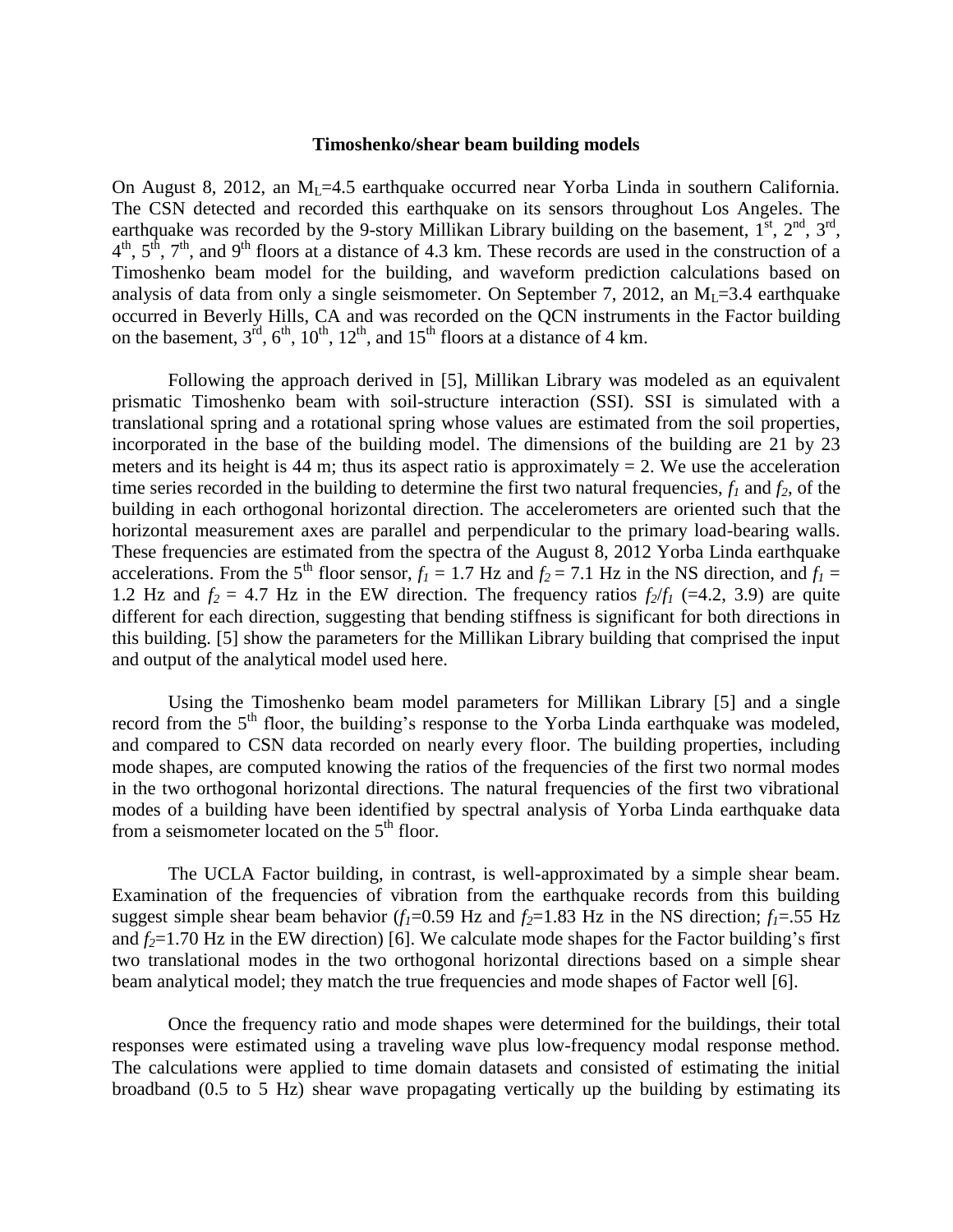average shear-wave velocity, numerically propagating an impulsive wave from the base to the roof, and modeling subsequent displacement by low-frequency modal response. We apply a weighting function that weights the traveling wave as the dominant source of building displacement during the first T/4 of response time, where T=the building's fundamental translational period. During the next T/4 time interval, a negative-slope, linear down-weighting is applied to the now down-going traveling wave and a positive-slope, linear up-weighting is applied to the low-frequency modal response. After T/2 time interval and for all times after that, the traveling wave no longer plays a role, and the low-frequency resonant modal response is the only source of the estimated response. For the simulations presented here, we use the first two translational modes in orthogonal directions for the modal response contribution.

Figs. 1 and 2 show the traveling wave plus resonant response modeling results and earthquake data for Millikan Library and the Factor building. In Fig. 1, the blue time series are the August 8, 2012 Yorba Linda earthquake spectral and acceleration data recorded by Millikan Library's CSN sensors on the floors indicated by numbers on the vertical axis. Fig. 1a shows data and predictions for the floors that recorded data (floor 5 was used in the single seismometer prediction calculation so the waveforms are overlying). Fig. 1b shows the displacement predictions calculated for every floor of the building. Fig. 2 shows analogous plots of data and predictions made for the response of the Factor building for the September 7, 2012 Beverly Hills earthquake. Floor 12 was used in the single seismometer calculation. Both figures indicate that the predictions improve in accuracy for the higher floors over the lower floors. Improvements can be made if the weighting function for the traveling wave vs. resonant response is customized to each building; for example for the Factor building, the reflected downgoing leg of the initial shear wave is significantly higher in amplitude than for other buildings [7]. Overall, the results indicate that the predictions produce amplitudes that are generally correct.



Figure 1. a) East-west spectra and displacement data, and Timoshenko beam model-based predictions for the Millikan Library building response using the August 8, 2012  $M<sub>L</sub>=4.5$  Yorba Linda, CA earthquake waveform recorded by the sensor on the 5<sup>th</sup> floor. Data are shown in blue and predictions are shown in red. b) Displacement predictions computed for every floor. Floor numbers are indicated on vertical axes.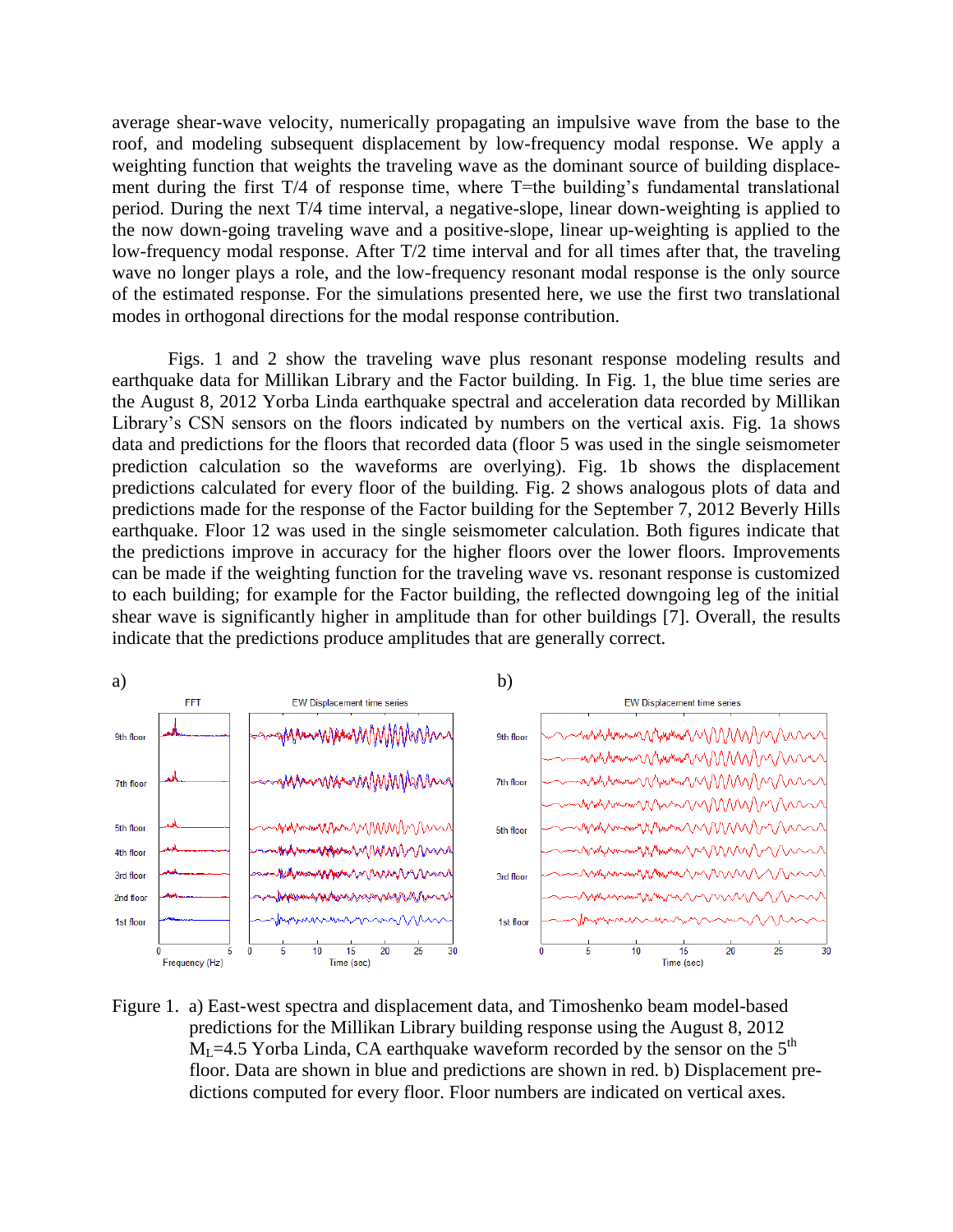

Figure 2. a) East-west spectra and displacement data, and simple shear beam model-based predictions for the Factor building response using the September 7, 2012  $M<sub>L</sub>=3.4$  Beverly Hills, CA earthquake waveform recorded by the sensor on the  $12<sup>th</sup>$  floor. Data are shown in blue and predictions are shown in red. b) Displacement predictions computed for every floor. Floor numbers are indicated on vertical axes.

#### **Visualization**

The purpose of CSN and QCN is to collect high-spatial-resolution measurements of shaking and wave propagation both horizontally over a wide region and vertically in buildings. The data can be used to assess potential damage in a building by plotting and assessing the peak accelerations and velocities, among other measurements, on various floors in a building. A visualization approach has been developed that is deliberately designed to be scalable to multiple structures on a city-wide scale. At the same time, it enables fine-scale level of building detail not found in other software packages. The Seismic Performance of Urban Regions (SPUR) pilot project, for example, included development of visualization tools for dynamic motion in three dimensions, in which buildings were modeled as multi-degree-of-freedom oscillators subjected to scenario excitation [8]. Visualization methods such as those produced for the SPUR project are capable of visualizing multiple variables including peak velocity and acceleration using simplified building models that do not need to be customized to illustrate the features and configuration (i.e., sensor layout) of permanently installed structural arrays. Numerous 3D graphics rendering software packages (e.g., OpenGL, ParaView, VisIt) are available for scientific visualization that are designed with sophisticated 3D rendering features; however, they are not capable of the data processing and analysis features necessary for dynamic structural analysis (e.g., Matlab's Signal Processing and System Identification Toolboxes). Our approach combines an easy-to-use structural model construction method in which building geometries can be customized for actual instrumented structures, with widely used seismic array data processing and analysis software.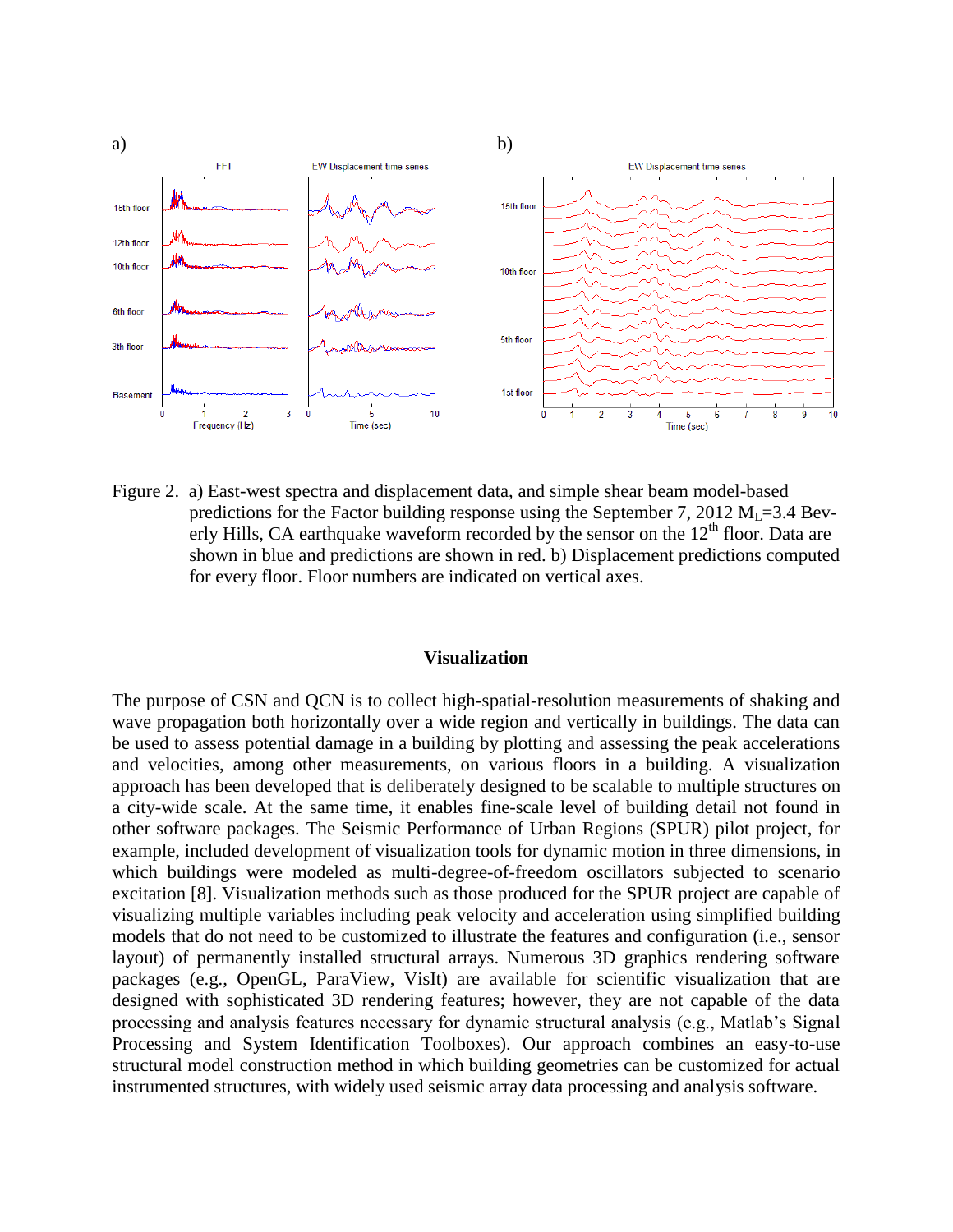The entire process for generating the visualizations is contained within two software packages designed to be modifiable for any building: *SketchUp*, a free 3D modeling program for architects and civil engineers developed initially by Google, and acquired by Trimble [\(www.sketchup.com;](http://www.sketchup.com/) [www.trimble.com/3d\),](http://www.trimble.com/3d) and Matlab (www.mathworks.com). Example products for the 3D visualizations consist of peak acceleration, velocity, displacement, and interstory drift values for each floor visually displayed on the building; the peak values are an indirect measure of potential damage. The 4D visualizations comprise movies of building displacement during earthquake shaking that allow the non-scientific community to see how the building responded to an earthquake.

The first step of the visualization process developed here was to create a 3D geometrybased model of a building using SketchUp. The models were constructed based on specific geometric building parameters including a geometric outline of the building floor plan (Google Earth was useful for this), and approximate measurements of building features such as horizontal dimensions, building height, the number of floors and the number of basements. If the building height was not known, we used a value of 5 m. To begin the construction of each model, we created an outline of the building (based on the known parameters) on a defined ground level and then used SketchUp's *Push/Pull* tool to pull the outline up to maximum building height. This created a box-like model of the building without any features such as floors, setbacks, tapering, or asymmetric elements. The outline was pulled to below ground level to add basements. We created a rectangular planar base at ground level that extended five meters horizontally beyond the building walls to clearly distinguish basement levels from above-ground levels. Individual floors were added by constructing outlines at the appropriate heights. SketchUp automatically created surfaces from the closed outlines.

Once the floors were added, additional features of the building such as cantilevered overhanging sections or asymmetric cladding features were added by extending each floor's outline to the desired customized values. Curves were added using SketchUp's *Curve* tool, which automatically creates curves with up to 23 sides, although for modeling purposes a 23-sided curve was unnecessary. Instead, curves with six or twelve sides were used since they rendered faster and proved to be geometrically sufficient. In the last step, all unnecessary lines and guides were deleted to clean up the model and the axes were oriented according to building north (the direction of the primary support walls closest to true North). Finally, the building was exported from *SketchUp* as an *object* (*OBJ*) file using the *OBJ Exporter* plug-in available online.

We next wrote a series of functions in Matlab that enable the transfer of the SketchUp model into Matlab, and the manipulation of the building model in Matlab based on data. The building object file can be read into Matlab with the *readOBJ* function which produces lists of vertices, faces and edges as output in the form of 3D matrices. The function reads each face of the building as a triangular mesh; thus squares and rectangles are read into Matlab as a set of two triangles. This creates extra diagonal edges in the model but these lines can be ignored when reconstructing the building since they are not necessary for defining building movement. We then used the faces and vertices lists to find the floors of the building and created an array of floor structures to store 3D location information about each floor. Each floor structure is thus composed of Matlab-defined fields representing the faces, vertices and exterior edges of the floor. The building was then plotted in Matlab by applying the *Patch* tool to these field values to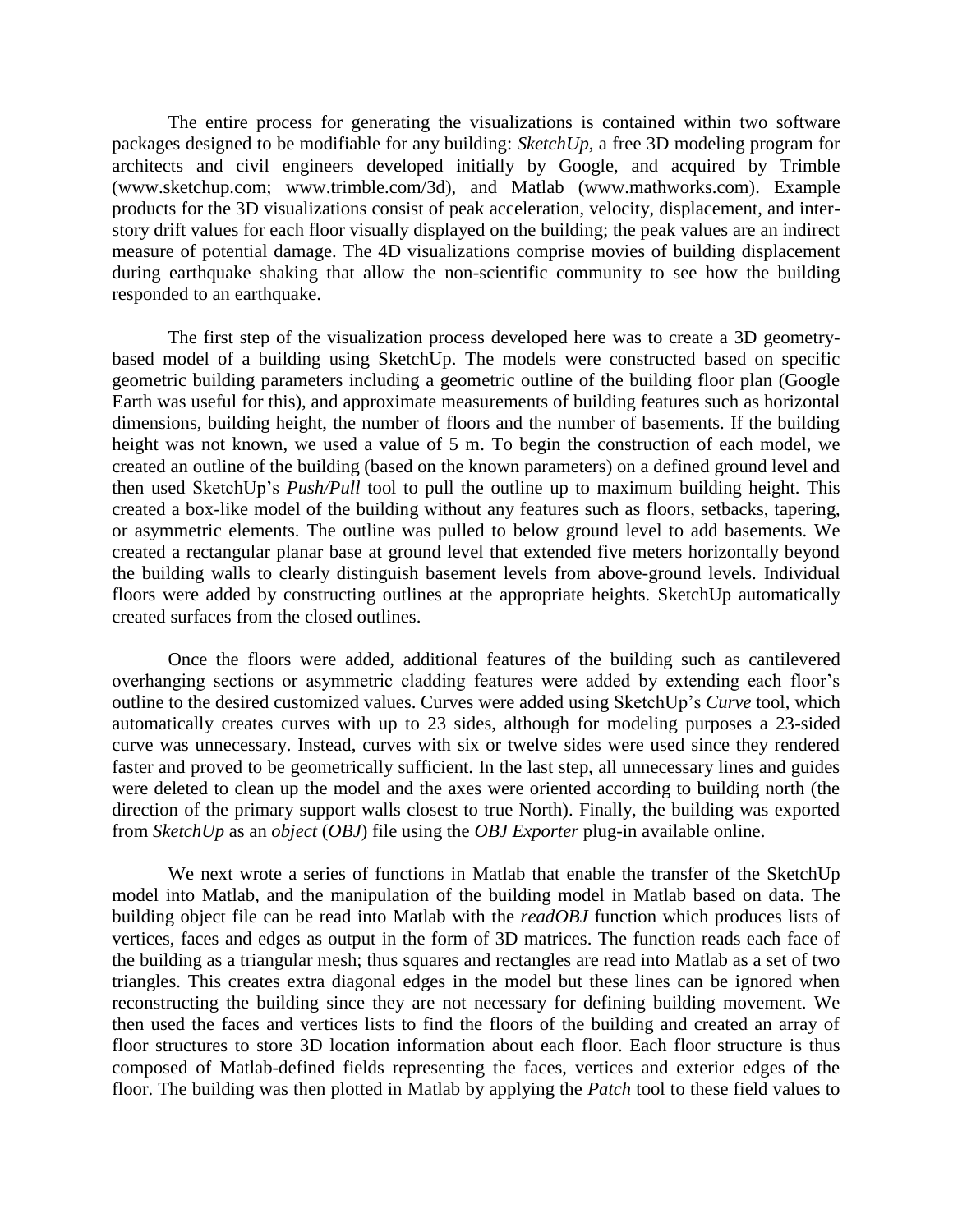create a polygonal surface based on the vertices. The vertical edges from the *edges* list was added to complete the full frame of the building structure. Movies of building shaking were created frame-by-frame using Matlab's *VideoWriter*.

Thus far, we have created models of the nine buildings that have been instrumented by CSN or QCN with between 3 and 34 accelerometers. Fig. 3 shows examples of SketchUp and associated Matlab models produced for the nine buildings in the Los Angeles area. The modeled buildings include the Millikan Library building and the Factor building. Near downtown Los Angeles, six buildings instrumented by CSN and QCN that are between 5 and 14 stories tall were modeled. Finally, a 23-story steel-frame and a 15-story moment-resisting space frame with concrete shear walls within a central core building, both in downtown Los Angeles were also modeled. In order to display these values in a visually intuitive manner, we wrote a software script in Matlab that generates plots of peak acceleration, velocity, displacement, and inter-story drift values for each floor of an instrumented building given earthquake acceleration data from the floors as input. The acceleration data were detrended and demeaned, and passed through a 3rd-order Butterworth filter to obtain a signal that was smooth and maximally flat in passbands appropriate for building type or signal of interest. The data were then integrated to obtain velocities and displacements. The robustness of numerical integration as a function of environmental and noise floor values associated with the CSN sensors has been previously determined with side-by-side measurements of data collected on a high-sensitivity, high-resolution Episensor-Q330 (accelerometer-digitizer) setup. The resulting calculations applied to earthquake data for peak acceleration, velocity, and relative displacement per floor, and inter-story drift were applied to the building models in Matlab. The floors were colored using a gradient feature according to values scaled by the maximum value.

An example of the application of the visualization procedure is described for the August 8, 2012 Yorba Linda, California earthquake recorded by Millikan Library. Fig. 4 shows maximum acceleration, velocity, and relative displacement recorded in Millikan Library The lower floors of the building experienced the greatest accelerations and velocities but it was the highest (9th) floor that experienced the largest relative displacement, though only 0.14 cm. (This was a small earthquake that resulted in linear-elastic structural response.) The distribution of maximum displacement relative to the ground illustrates the predominance of the fundamental resonant frequency of the building and is a signature of the mode shape associated with this frequency. Other earthquakes have produced different distributions of maximum values that are more clearly associated with the first translational overtone modes in which maximum displacement occurs at about 2/3 of the total building height. Prior to this, the Timoshenko beam model was successfully applied to a 12-story concrete-shear wall building near downtown Los Angeles that is instrumented with six CSN accelerometers [7]. Data from the Yorba Linda earthquake recorded in that building were well-approximated using the traveling wave plus low-frequency resonant mode approach, based on analysis of acceleration waveforms from a single accelerometer on the  $9<sup>th</sup>$  floor.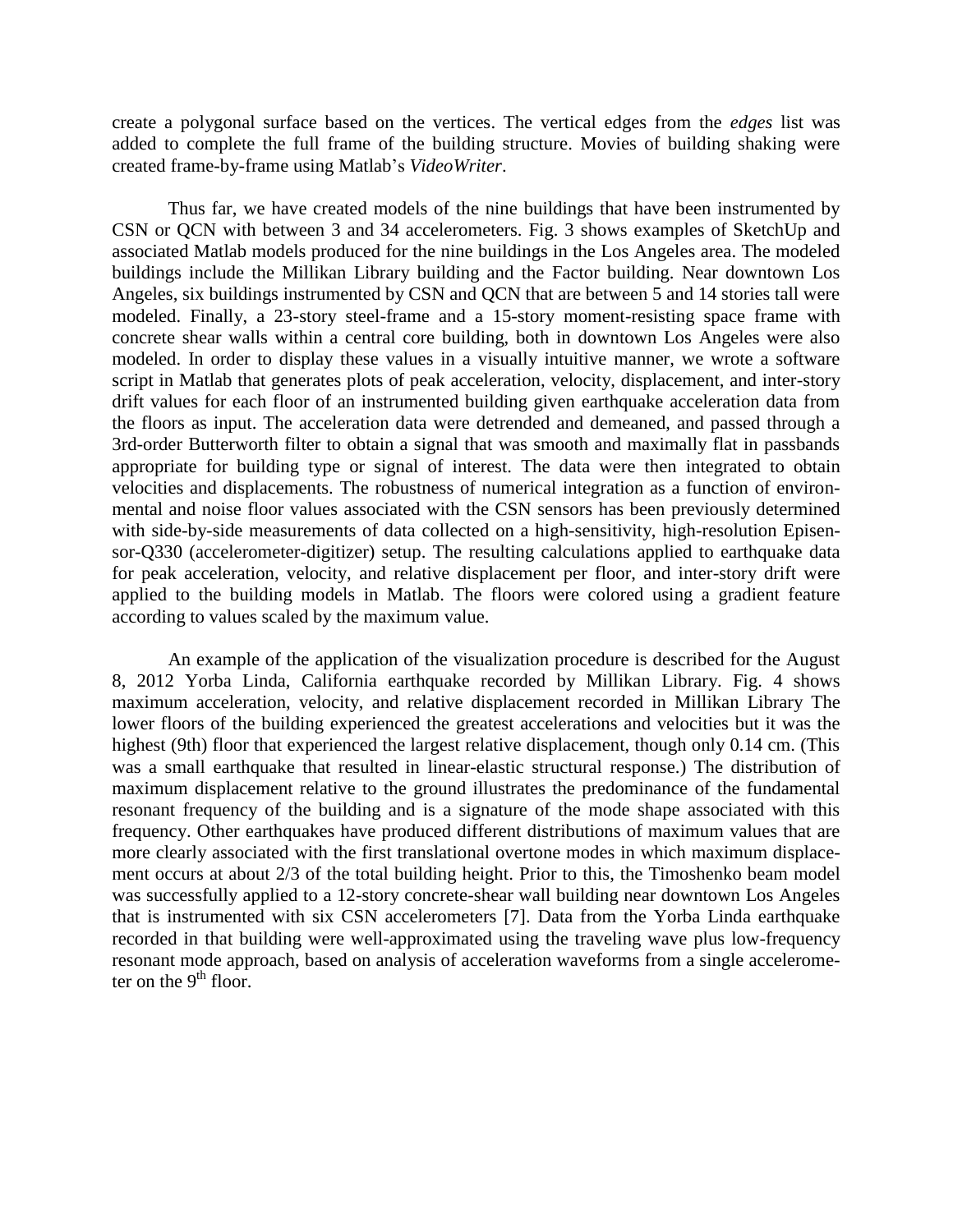

Figure 3. SketchUp-Matlab visualization models of CSN and QCN-instrumented buildings.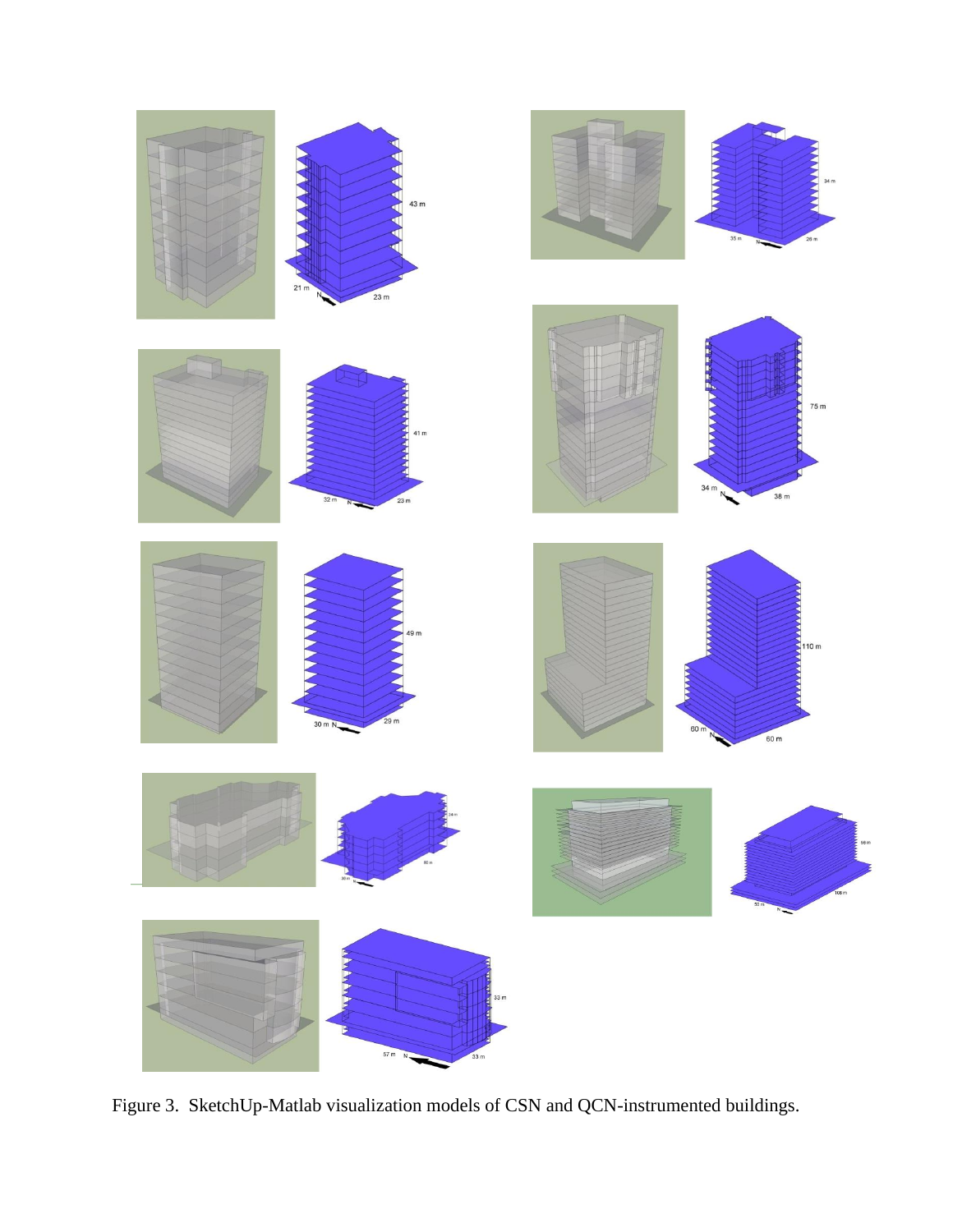

Figure 4. Maximum acceleration (left), velocity (center) and relative displacement (right) obtained from data collected in the 9-story Millikan Library building in Pasadena, California during the August 8, 2012 M4.5 Yorba Linda, California earthquake. Data are all from the east-west accelerometer component.

#### **Conclusions**

The modeling results yield insights into building response that are validated by comparison with recorded data from networks of inexpensive, volunteer-deployed accelerometers. Furthermore, when the data are input into the visualization models, the peak values and response parameters can be tracked as a function of time during the shaking. The results show that the building response can be modeled initially by a broadband traveling wave that begins at the bottom of the building with the ground motion excitation during the first few seconds of transient ground shaking. The frequency content of this wave is a function of both the resonant frequency response of the building as well as the frequency content of the ground motions, which are in turn a function of earthquake source and source-to-building propagation effects. After the excitation (transient) ground motion has terminated, the building response can then be modeled by free vibration resonant modal response dominated by the fundamental and first overtone translational and torsional modes. For tall buildings, the broadband frequency content of the initial traveling wave followed by the lower-frequency resonant modal response shows up clearly in our building response visualizations. The effects of distance and magnitude of earthquakes are also illustrated in the modeling results. Earthquakes at small distances result in nearly impulsive excitation with high-frequency traveling waves and only a short interval of low-frequency resonant modal response. Large magnitude earthquakes at large distances result in resonant lowfrequency modal response from the beginning of shaking since the lower frequencies of the excitations, which are often surface waves, are closer to the building's natural frequencies.

The combined effects of the ground motion and building frequency content on building response are also apparent in the plots of peak acceleration, velocity and displacement (e.g., Fig. 4). Since the building response peak values occur as a combination of the traveling waves as well as low-frequency modal response, those values are not always a function of mode shapes